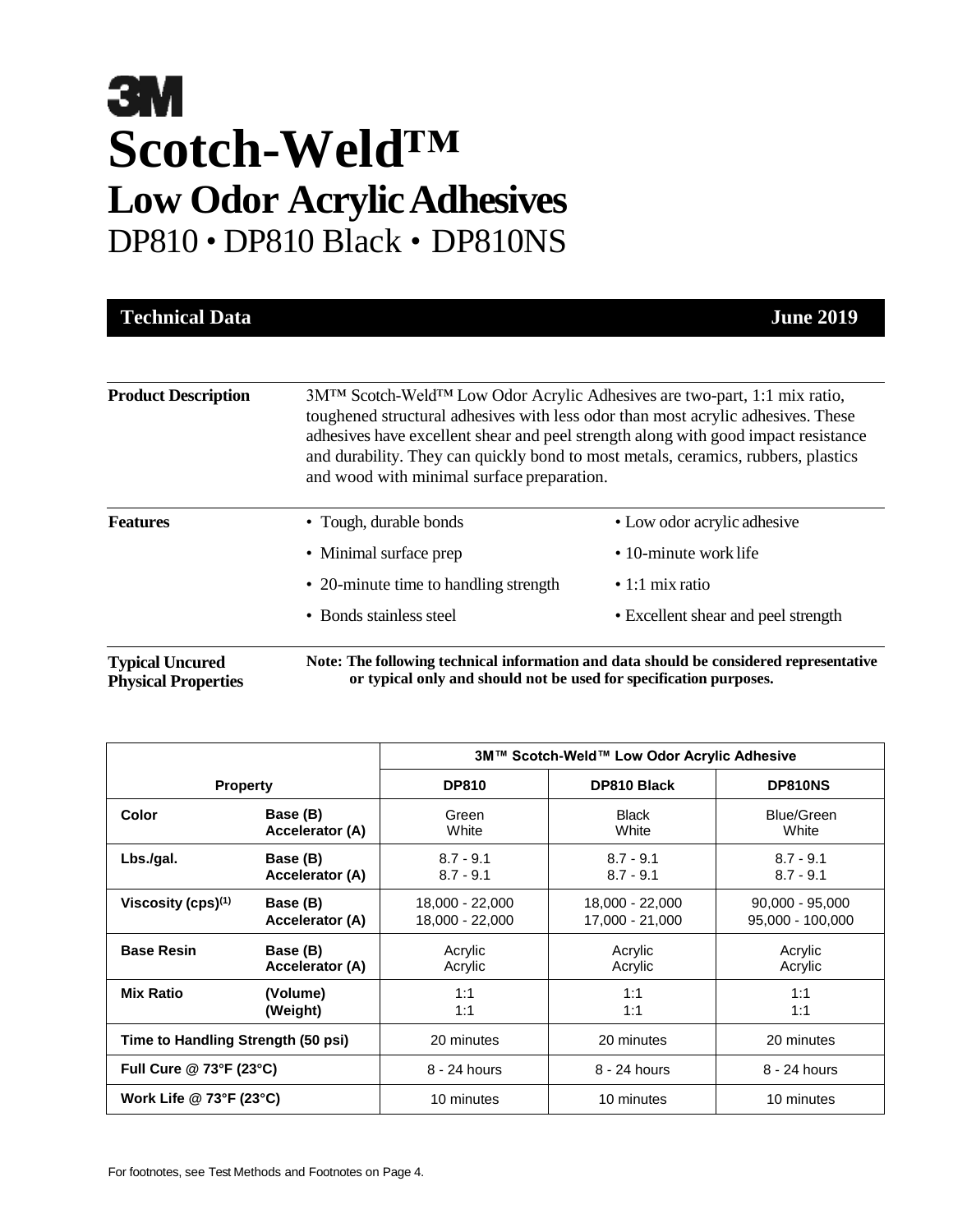#### **Typical Performance Characteristics**

**Note: The following technical information and data should be considered representative or typical only and should not be used for specification purposes.**

#### **Overlap Shear Strength (psi)(2), tested @ 73°F (23°C)**

|                         | 3M™ Scotch-Weld™ Low Odor Acrylic Adhesive |                    |         |
|-------------------------|--------------------------------------------|--------------------|---------|
| <b>Substrate</b>        | <b>DP810</b>                               | <b>DP810 Black</b> | DP810NS |
| <b>Etched Aluminum</b>  | 4200 CF                                    | 4200 CF            | 4200 CF |
| <b>Abraded Aluminum</b> | 3900 CF                                    | 3750 CF            | 3700 CF |
| <b>Bare Aluminum</b>    | 3800 CF                                    | 3850 CF            | 4100 CF |
| <b>CRS</b>              | 3100 CF                                    | 3600 CF            | 3100 CF |
| <b>Oily CRS</b>         | 3450 CF                                    | 3450 CF            | 3500 CF |
| <b>Stainless Steel</b>  | 3400 CF                                    | 3500 CF            | 3400 CF |
| <b>Green FRP</b>        | 3800 CF                                    | 3000 CF            | 1900 CF |
| <b>Acrylic</b>          | 1100 SF                                    | 550 MM             | 700 SF  |
| <b>PVC</b>              | 1000 SF                                    | 1000 SF            | 800 SF  |
| Polycarbonate           | 850 MM                                     | 500 MM             | 500 MM  |
| <b>ABS</b>              | 600 MM                                     | 700 MM             | 900 MM  |

#### **Overlap Shear Strength (psi), tested @ temperature**

|                                    | 3M™ Scotch-Weld™ Low Odor Acrylic Adhesive |                    |         |
|------------------------------------|--------------------------------------------|--------------------|---------|
| <b>Temperature</b>                 | <b>DP810</b>                               | <b>DP810 Black</b> | DP810NS |
| $-20^{\circ}$ F (-29 $^{\circ}$ C) | 1750 MM                                    | 2000 MM            | 1000 AF |
| 75°F (24°C)                        | 3650 CF                                    | 3550 CF            | 3700 CF |
| 120°F (49°C)                       | 2000 CF                                    | 2000 CF            | 2350 CF |
| 180°F (82°C)                       | 550 CF                                     | 500 CF             | 1000 CF |

**T-Peel Strength (piw)(3), tested @ 73°F (23°C)**

|                        | 3M™ Scotch-Weld™ Low Odor Acrylic Adhesive |                    |         |
|------------------------|--------------------------------------------|--------------------|---------|
| <b>Substrate</b>       | <b>DP810</b>                               | <b>DP810 Black</b> | DP810NS |
| <b>Etched Aluminum</b> | 30                                         | 20                 | 23      |

SF = Substrate Failure/Break

CF = Cohesive Failure

AF = Adhesive Failure

MM = Mixed (Mode of AF and CF)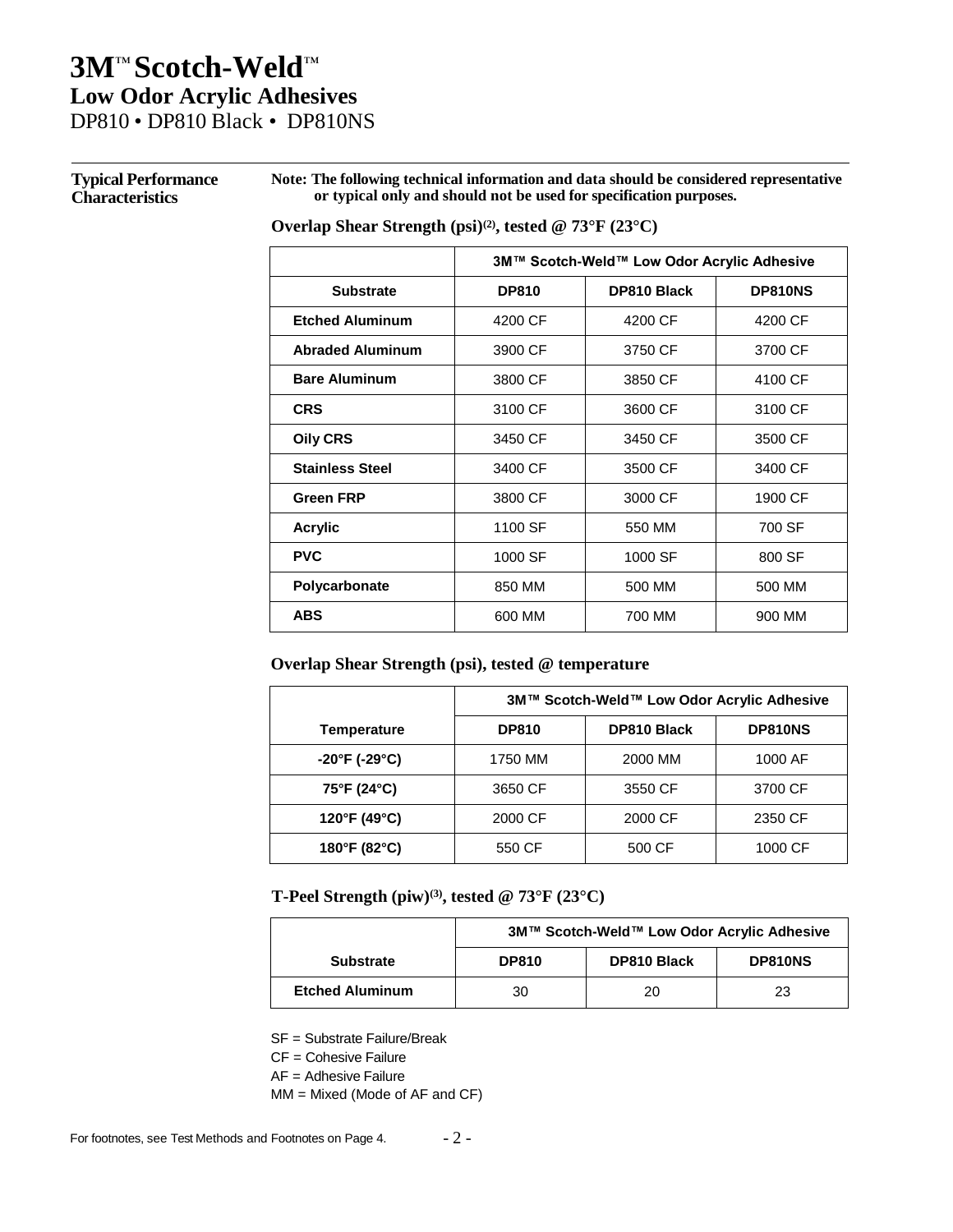## **3M**™ **Scotch-Weld**™ **Low Odor Acrylic Adhesives**

DP810 • DP810 Black • DP810NS

#### **Environmental Resistance(4)**

**Note: The following technical information and data should be considered representative or typical only and should not be used for specification purposes.**

#### **Overlap Shear Strength (psi), tested @ 73°F (23°C)**

|                      |             | 3M™ Scotch-Weld™ Low Odor Acrylic Adhesive |             |         |
|----------------------|-------------|--------------------------------------------|-------------|---------|
| <b>Condition</b>     | <b>Time</b> | <b>DP810</b>                               | DP810 Black | DP810NS |
| Control              | 14 Days     | 3900 CF                                    | 3750 CF     | 3700 CF |
| 160°F (71°C)/100% RH | 14 Days     | 1500 MM                                    | 1500 MM     | 1250 AF |
| 160°F (71°C)/Soak    | 14 Days     | 1750 MM                                    | 1650 MM     | 1600 AF |
| 20% Bleach           | 14 Days     | 3450 CF                                    | 3250 CF     | 3750 CF |
| <b>IPA</b>           | 14 Days     | 3150 CF                                    | 3050 CF     | 3200 CF |
| 50% Antifreeze       | 14 Days     | 3850 CF                                    | 3900 CF     | 4000 CF |
| Gasoline             | 14 Days     | 2550 CF                                    | 2550 CF     | 3000 CF |
| <b>Diesel Fuel</b>   | 14 Days     | 4000 CF                                    | 3950 CF     | 4050 CF |
| <b>Toluene</b>       | 14 Days     | 2650 CF                                    | 2600 CF     | 3400 CF |
| <b>MEK</b>           | 14 Days     | 50 CF                                      | 75 CF       | 1000 CF |
| Acetone              | 14 Days     | 75 CF                                      | 50 CF       | 900 CF  |

CF = Cohesive Failure

MM = Mixed (Mode of AF and CF)

AF = Adhesive Failure

#### **Typical Rate of Strength Build-Up**

**Note: The following technical information and data should be considered representative or typical only and should not be used for specification purposes.**

**Overlap Shear Strength (psi), tested @ 73°F (23°C) at various times after bonding.**

|                  | 3M™ Scotch-Weld™ Low Odor Acrylic Adhesive |                    |         |
|------------------|--------------------------------------------|--------------------|---------|
| <b>Condition</b> | <b>DP810</b>                               | <b>DP810 Black</b> | DP810NS |
| 10 minutes       | 50                                         | 30                 | 500     |
| 20 minutes       | 1500                                       | 1150               | 1750    |
| 1 hour           | 2250                                       | 2200               | 2850    |
| 2 hours          | 2750                                       | 2700               | 3350    |
| 4 hours          | 2950                                       | 2900               | 3700    |
| 8 hours          | 3350                                       | 3200               | 3850    |
| 24 hours         | 3600                                       | 3550               | 4000    |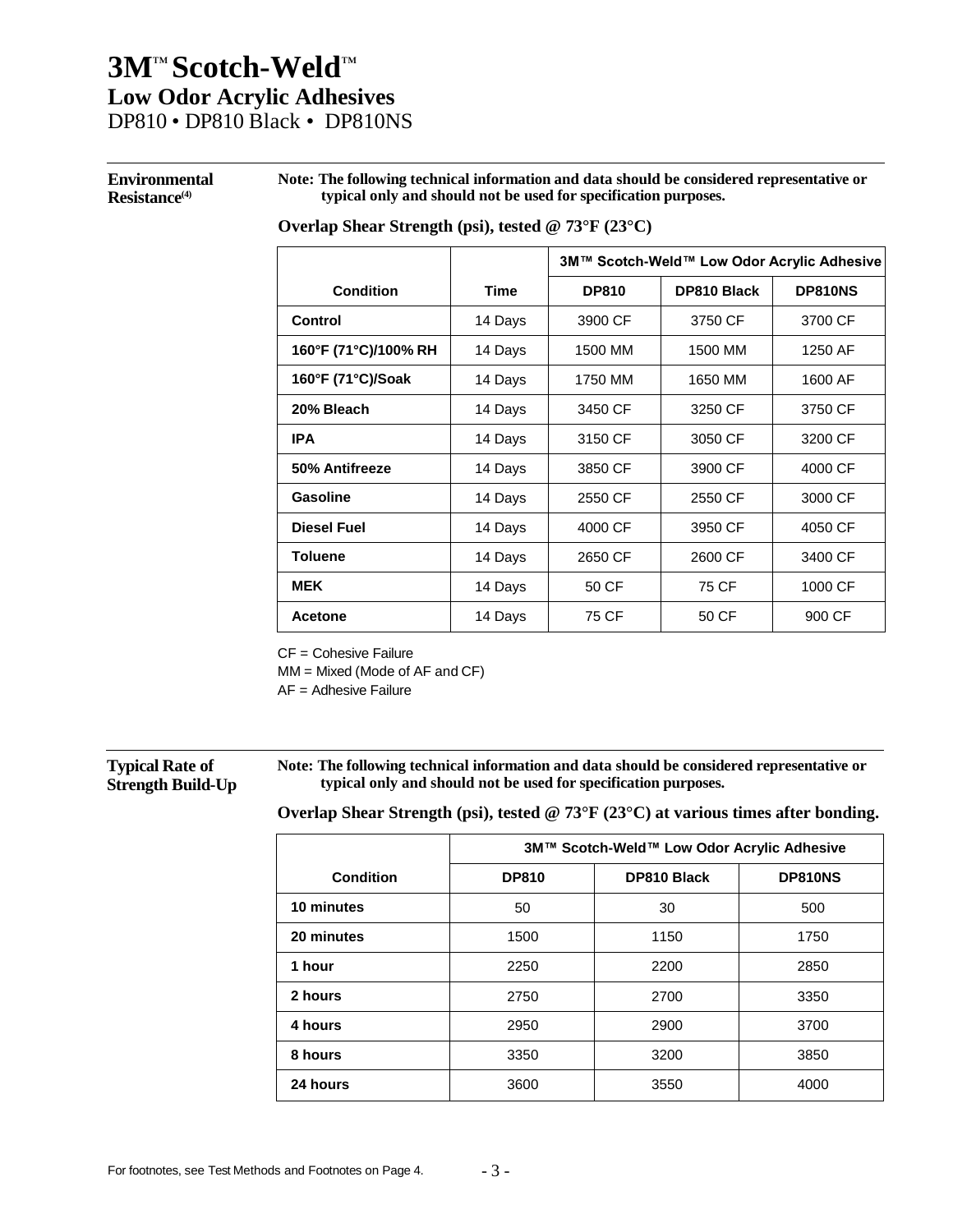| <b>Test Methods and</b><br><b>Footnotes</b> | 1) Viscosity obtained by Brookfield, DV-II, #7 Spindle, 20 rpm at 75°F(24°C).                                                                                                                                                                                                                                                                                                                                                                                                                                                                          |
|---------------------------------------------|--------------------------------------------------------------------------------------------------------------------------------------------------------------------------------------------------------------------------------------------------------------------------------------------------------------------------------------------------------------------------------------------------------------------------------------------------------------------------------------------------------------------------------------------------------|
|                                             | 2) Overlap Shear Test Method: overlap shear test for adhesion determined in<br>accordance to ASTM D1002-72, sample dimensions were $1''$ x $4''$ x $1/8''$ , with a<br>1/2 square inch area of overlap, bonded to themselves unless otherwise noted,<br>allowed to cure for at least 6 hours at $75^{\circ}F(24^{\circ}C)$ before testing. Data were<br>collected using a Sintech 5GL Mechanical Tester with a 2000# or 5000# load<br>cell. Test rate was $0.1$ "/minute. Strength determined at $75^{\circ}F(24^{\circ}C)$ unless<br>otherwise noted. |
|                                             | 3) Peel tests (ASTM D1876-61T) on FPL etched, 0.032" gauge aluminum, with a<br>.017" bondline thickness. Jaw separation rate 20"/min. All bonds were allowed to<br>cure for at least 6 hours at $75^{\circ}F(24^{\circ}C)$ before testing.                                                                                                                                                                                                                                                                                                             |
|                                             | 4) Environmental tests were conducted by immersing bonded coupons prepared in<br>accordance to description in footnote 2.                                                                                                                                                                                                                                                                                                                                                                                                                              |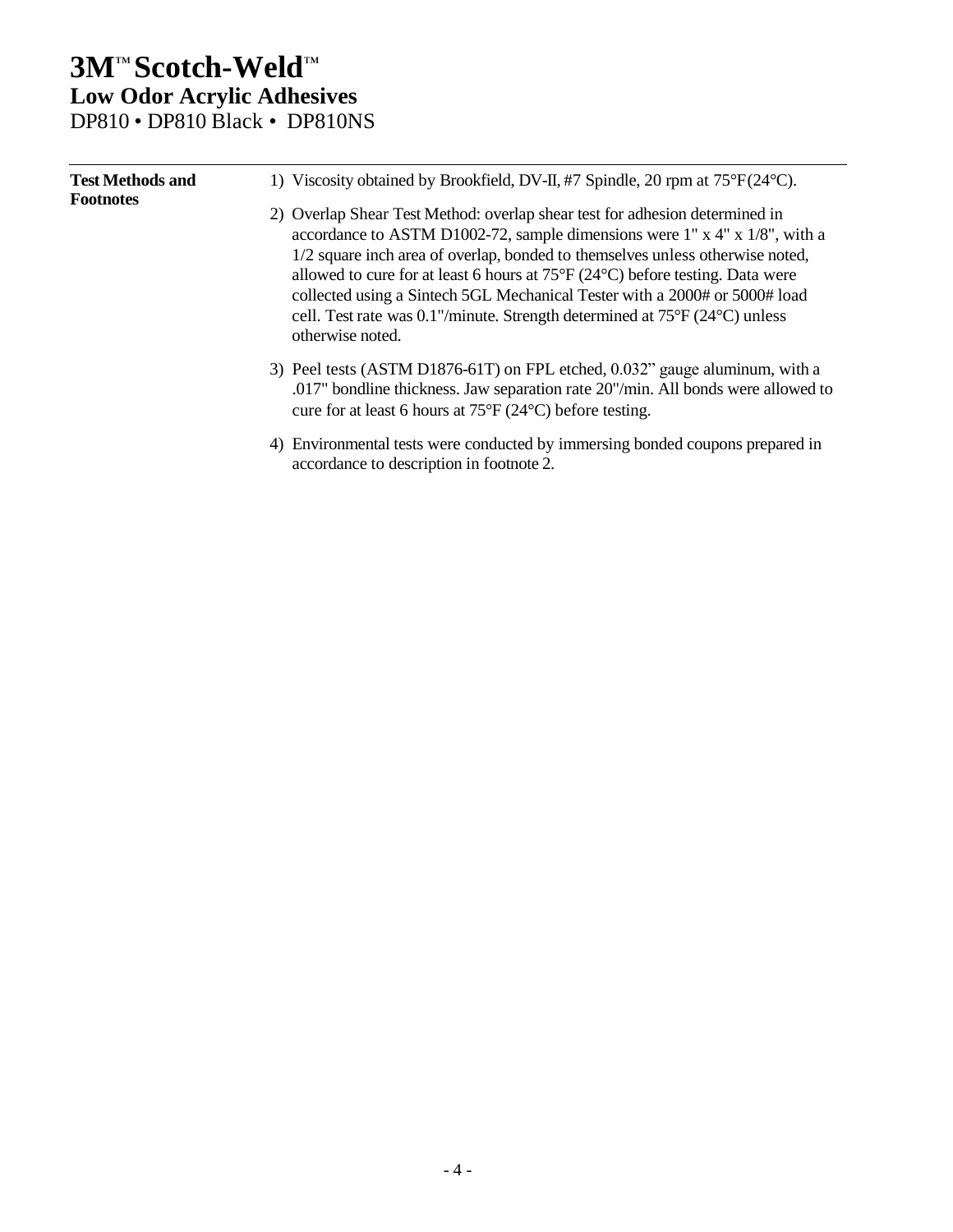| <b>Handling/Curing</b> | <b>Directions for use:</b>                                                                 |
|------------------------|--------------------------------------------------------------------------------------------|
| <b>Information</b>     | Apply adhesive to clean, dry substrates, which are free of paint, oxide films, oils, dust, |
|                        | mold release agents and all other surface contaminants. See the Surface Preparation        |
|                        | section for specific substrate preparation method.                                         |
|                        | 48.5 ml cartridge:                                                                         |
|                        | Place Duo-Pak cartridge in 3M™ EPX Applicator. Remove cap. Dispense and                    |
|                        | discard a small amount of adhesive to assure even ratio and free flow. Clear orifice if    |
|                        | necessary. Attach mixing nozzle. Apply adhesive to clean surfaces, join parts, secure      |
|                        | until adhesive sets.                                                                       |
|                        | 200/400 ml cartridge:                                                                      |
|                        | While holding Duo-Pak cartridge in an upright position, remove and discard the insert      |
|                        | from the cartridge by unscrewing plastic nut and removing metal washer. Place              |
|                        | cartridge in a 1:1 200/400 ml EPX applicator. Dispense and discard a small amount of       |
|                        | adhesive to ensure even ratio and free flow. Attach mixing and nozzle and secure with      |
|                        | plastic retaining nut. Apply adhesive to clean surfaces, join parts, secure until adhesive |
|                        | sets.                                                                                      |
|                        | Clean-up:                                                                                  |
|                        | Excess adhesive can be removed with solvent such as MEK* Edge tack on a finished           |
|                        | part or bond line can be removed with isopropyl alcohol.*                                  |
|                        | *Note: When using solvents, extinguish all ignition sources and follow the                 |
|                        | manufacturer's precautions and directions for use.                                         |
|                        |                                                                                            |

#### **Heat Cure:**

Full cure can be attained by raising the bondline temperature to 120°F (49°C) for 30 minutes or to 150°F (66°C) for 10 minutes.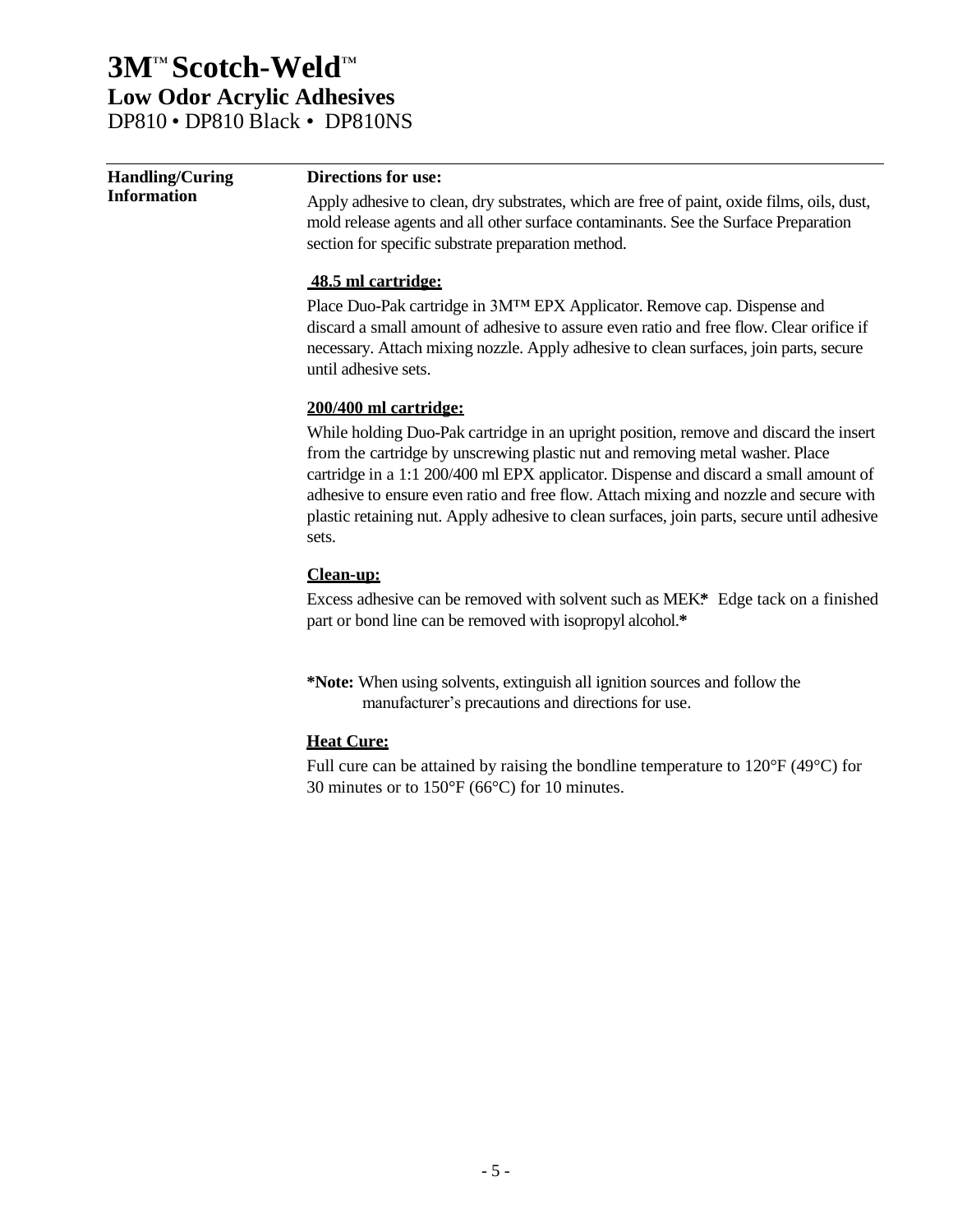| <b>Surface Preparation</b> | 3M™ Scotch-Weld™ Low Odor Acrylic Adhesives can bond oily metal, plastic and<br>other substrates with very little surface preparation. However, for the most consistent<br>results and environmental resistance, all substrates should be clean, dry and free of<br>paint, oxide films, dust, mold release agents and all other surface contaminants. The<br>amount of surface preparation directly depends on the bond strength and<br>environmental resistance desired by the user. |  |  |  |
|----------------------------|---------------------------------------------------------------------------------------------------------------------------------------------------------------------------------------------------------------------------------------------------------------------------------------------------------------------------------------------------------------------------------------------------------------------------------------------------------------------------------------|--|--|--|
|                            | The following cleaning methods are suggested for common surfaces.<br><b>Steel and Aluminum</b>                                                                                                                                                                                                                                                                                                                                                                                        |  |  |  |
|                            |                                                                                                                                                                                                                                                                                                                                                                                                                                                                                       |  |  |  |
|                            | 1) Wipe free of dust with oil-free solvent such as acetone or isopropyl<br>alcohol.                                                                                                                                                                                                                                                                                                                                                                                                   |  |  |  |
|                            | 2) Sandblast or abrade using clean fine grit abrasives (180 grit or finer).                                                                                                                                                                                                                                                                                                                                                                                                           |  |  |  |
|                            | 3) Wipe again with solvent to remove loose particles.                                                                                                                                                                                                                                                                                                                                                                                                                                 |  |  |  |
|                            | 4) If a primer is used, it should be applied within 4 hours after surface<br>preparation (or see instructions pertinent to a specific primer).                                                                                                                                                                                                                                                                                                                                        |  |  |  |
|                            | Note: Aluminum may also be acid etched. Follow the manufacturer's<br>precautions and directions for this procedure.                                                                                                                                                                                                                                                                                                                                                                   |  |  |  |
|                            | <b>Plastic/Rubber</b>                                                                                                                                                                                                                                                                                                                                                                                                                                                                 |  |  |  |
|                            | 1) Wipe with isopropyl alcohol.*                                                                                                                                                                                                                                                                                                                                                                                                                                                      |  |  |  |
|                            | 2) Abrade using fine grit abrasives (180 grit or finer).                                                                                                                                                                                                                                                                                                                                                                                                                              |  |  |  |
|                            | 3) Remove residue by wiping again with isopropyl alcohol.*                                                                                                                                                                                                                                                                                                                                                                                                                            |  |  |  |
|                            | *Note: When using solvents, extinguish all ignition sources and follow the<br>manufacturer's precautions and directions for use.                                                                                                                                                                                                                                                                                                                                                      |  |  |  |
|                            |                                                                                                                                                                                                                                                                                                                                                                                                                                                                                       |  |  |  |
|                            |                                                                                                                                                                                                                                                                                                                                                                                                                                                                                       |  |  |  |
|                            |                                                                                                                                                                                                                                                                                                                                                                                                                                                                                       |  |  |  |